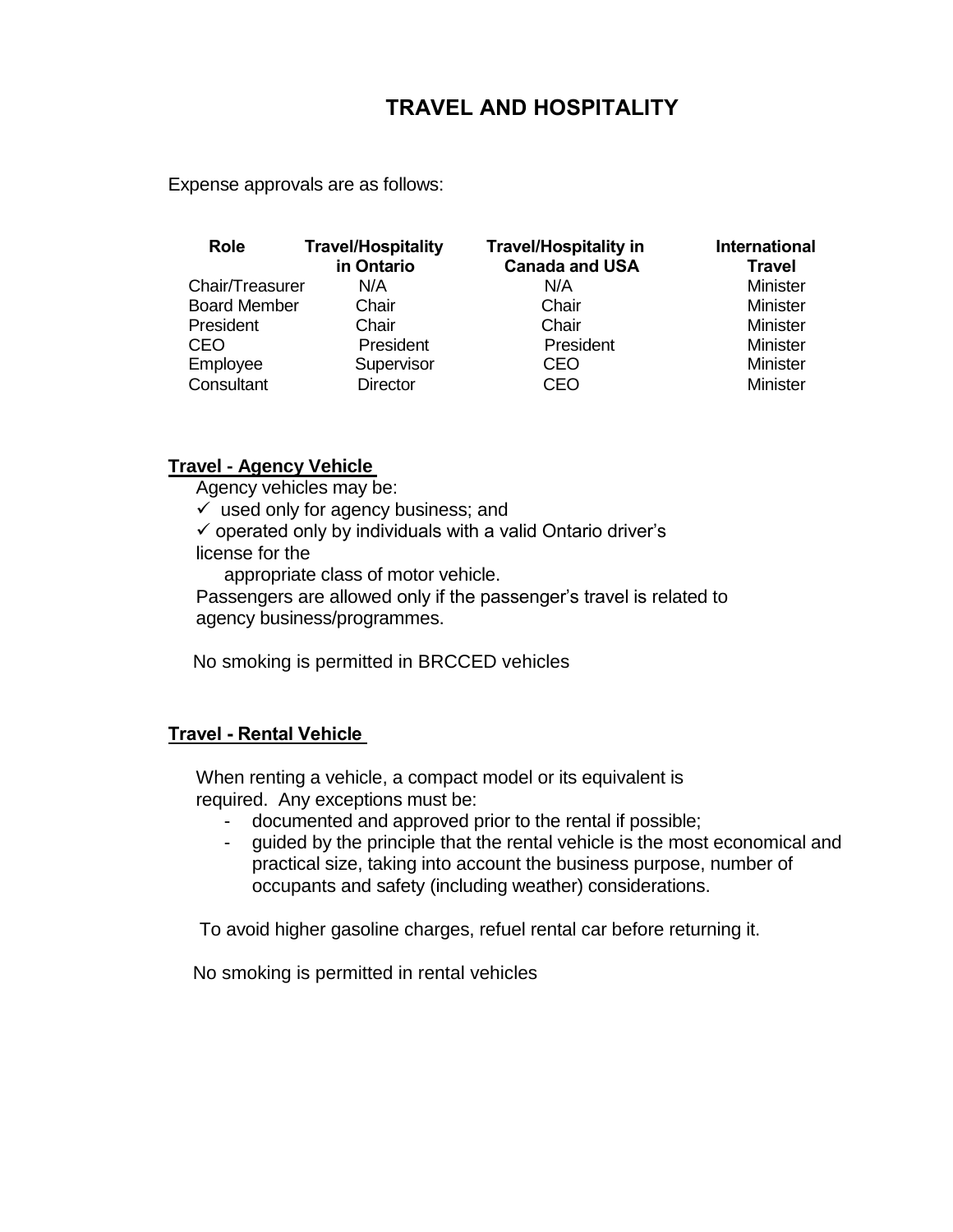## **Travel - Personal Vehicle**

1.Employees using their own vehicles for business purposes must supply HR with a copy of current personal insurance, driver's license and driver's abstract before the employee uses their vehicle for business purposes and annually thereafter.

2.Individual automobile insurance shall be the responsibility of the car owner. The employee is required to carry public liability and property damage insurance to the amount of \$2,000,000.

3.With prior written approval from a Supervisor, employees who regularly transport persons supported in their personal vehicle as part of their job responsibilities will be compensated up to a maximum of one hundred dollars (\$100.00) per year for additional insurance premiums they incur. This payment will only be provided upon satisfactory proof of coverage and will only be provided to reimburse the difference in insurance premiums required for an employee to obtain the necessary coverage to provide transportation to the persons they support.

4.The agency will pay the kilometric rate if you are, with prior approval, using a personal vehicle for agency business.

5.Employees who are required to use their personal vehicle for business purposes will be paid forty-five cents (\$0.45) per kilometer.

6.Employees must keep daily logs to track business use.

7.If an Employee chooses to travel to and from their home to the place of business (which is different from their scheduled location), they will be paid for any mileage above their regular daily commute. Employees are not paid mileage to travel to and from their home and scheduled location. 8.Mileage claims must be submitted online through Inclusion payroll system, within 2 weeks of mileage being incurred. Employee will be required to provide date of travel, location of travel, number of kilometers travelled.

9.In the event that an accident occurs while an employee is using their vehicle for work, the employee's personal automobile insurance will be used first, and if this is not enough coverage, then BRCCED insurance will cover the remaining portion.

10.No smoking is permitted in personal vehicles while transporting employees or consumers.

## **Travel - Accident Reporting**

All accidents must be reported immediately to local law enforcement authorities and your immediate supervisor. In addition:

- In all circumstances, advise the Manager of Environmental Services AND the CFO
- Contact the insurer as per the insurance slip in the vehicle
- If you are using a rental vehicle, advise the rental car agency and contact the insurance provider as per the insurance slip
- If you are using a personal vehicle, advise your own insurer.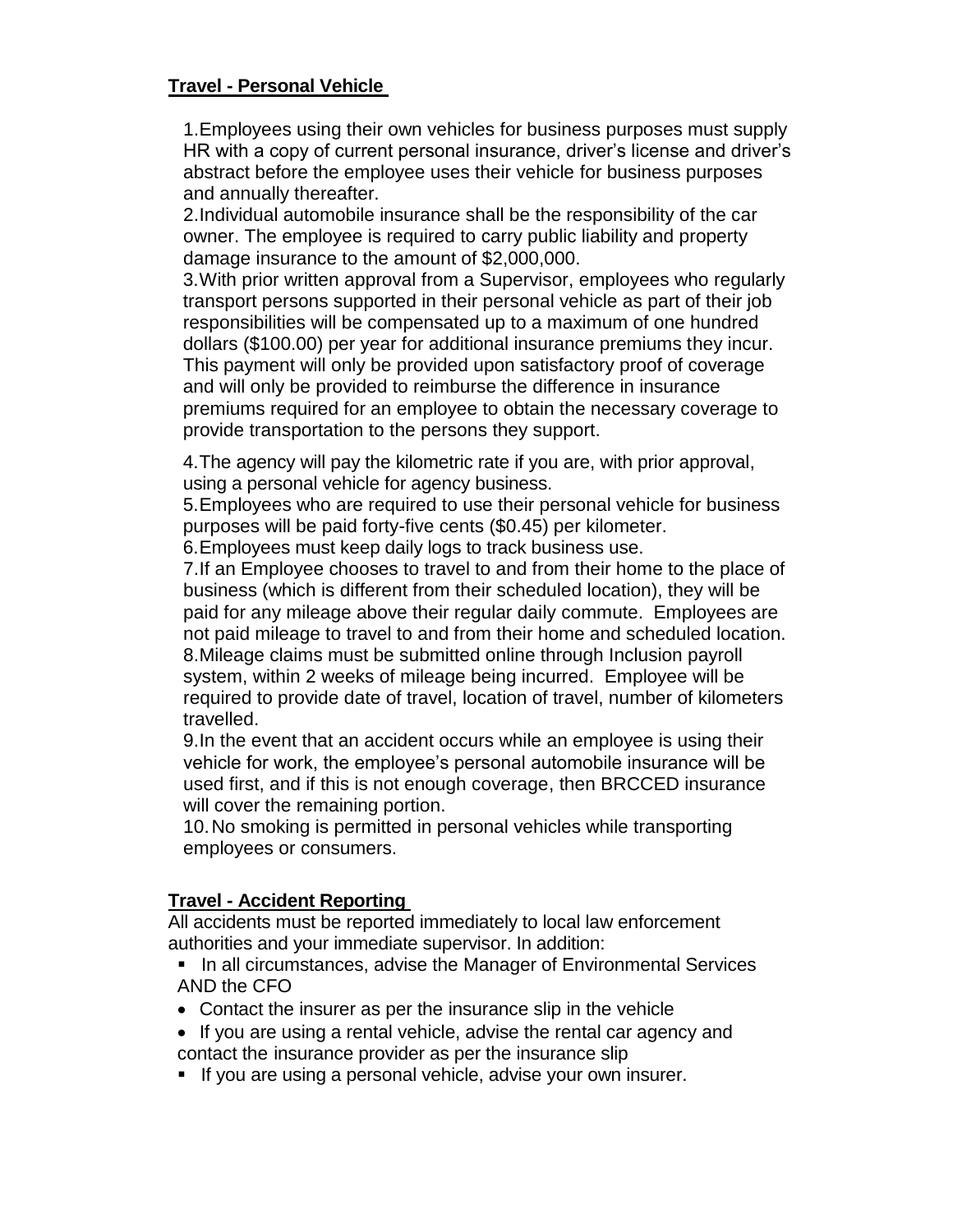# **Travel - Parking and Tolls**

Reimbursement is provided for necessary and reasonable expenditures on parking, as well as tolls for bridges, ferries and highways, when driving on agency business.

There is no re-imbursement for parking tickets or similar violations.

### **Travel - Taxis**

Prior approval to use a ride-sharing agency or taxi should be obtained whenever possible.

Ride-sharing vehicles or taxis may not be used to commute to work or home except under exceptional circumstances; for instance:

weather, health or safety conditions indicate it is the best,

appropriate option; or

transport of work-related baggage or parcels is required.

#### **Travel - Public Transit**

Local public transportation including hotel/airport shuttles should be used wherever possible.

#### **Travel - Accommodation**

In the normal conduct of business, reimbursement for overnight accommodation within your office area will be neither authorized nor approved. However, in emergency or highly unusual situations exceptions will be considered. For example:

- You are required to remain close to your office for periods long in excess of (your) standard working hours.

- Your services are deemed necessary (and approved accordingly) for the purposes of emergency or crisis management.

Reimbursement will be made for single accommodation in a standard room when an overight stay for Agency business/programming is required.

Penalties incurred for non-cancellation of guaranteed hotel reservations are the claimant's responsibility.

Private stays with friends or family are acceptable, and a cash payment or gift may be provided to the friends or family:

 A maximum of \$30 per night is allowed for accommodation including any meals with friends or family, in lieu of commercial accommodation. Instead of a receipt, you must submit a written explanation describing the purpose of the trip, identifying the host and the number of days you stayed.

• The \$30 value may be given in the form of a small gift (which must be accompanied by a receipt) or by cash or cheque.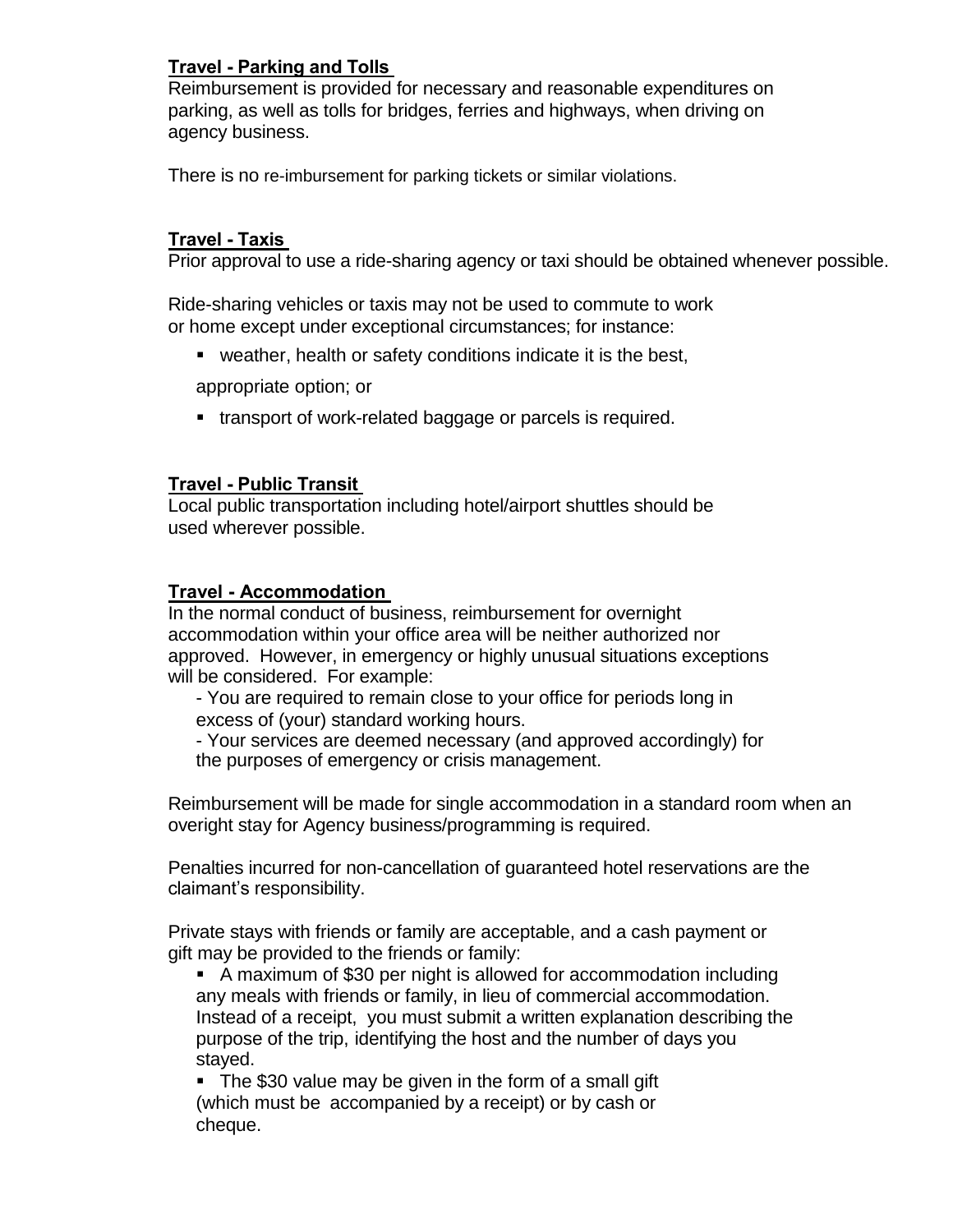# **Travel - Meals**

### **Travel - Meals**

Reimbursement for meal expenses is subject to approval for reasonable amounts with receipts, or the meal reimbursement rates set out in the chart below, without receipt. These rates are an allowance and include taxes and gratuities.

| <b>Meal Type</b> | <b>Meal Reimbursement Rate</b> |
|------------------|--------------------------------|
| breakfast        | \$10.00                        |
| lunch            | \$12.50                        |
| dinner           | \$22.50                        |